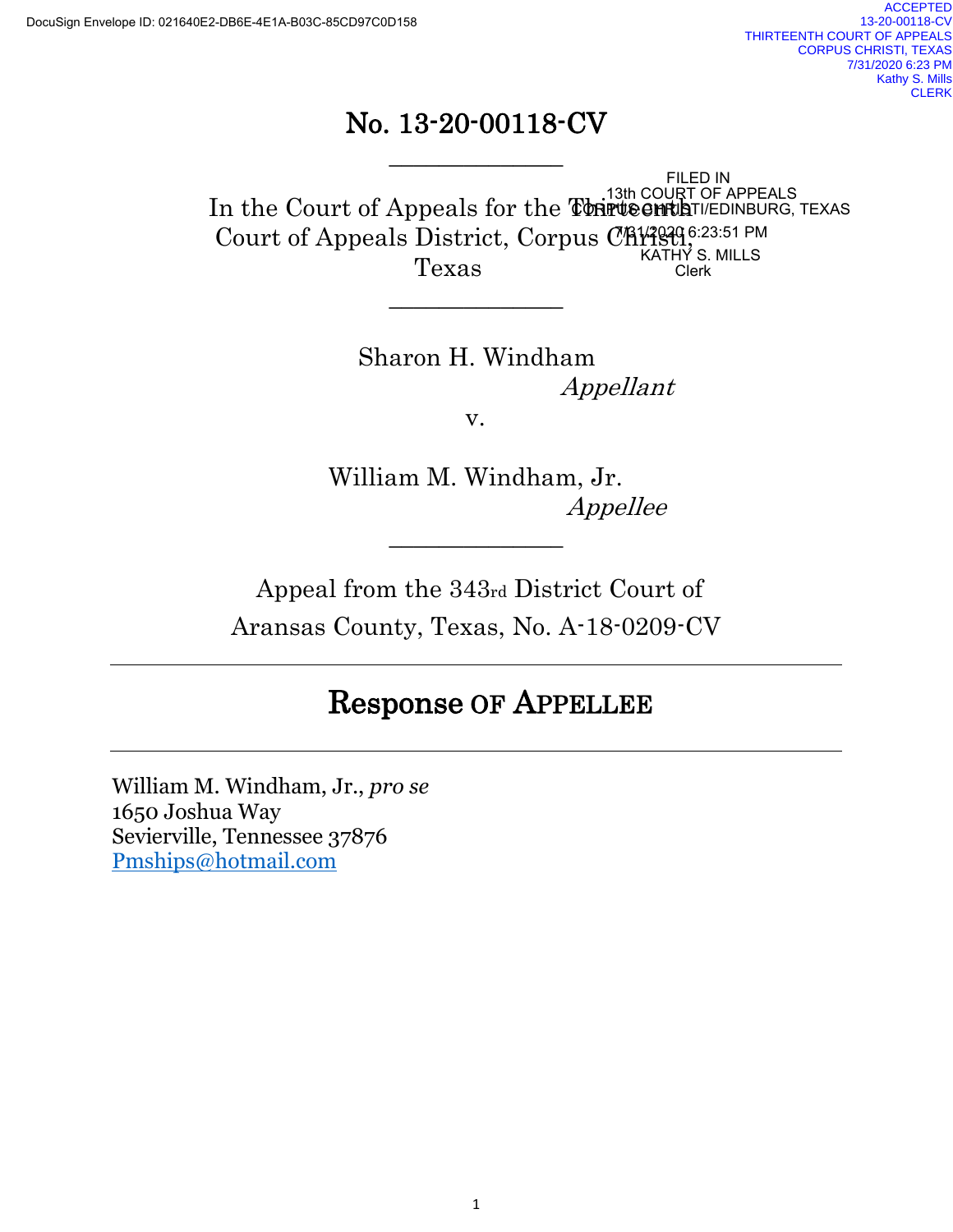# IDENTITY OF PARTIES & COUNSEL

# **APPELLEE:**

William M. Windham, Jr.

#### **APPELLATE COUNSEL FOR APPELLEE:**

William M. Windham, Jr., *pro se* 1650 Joshua Way Sevierville, Tennessee 37876

#### **TRIAL COUNSEL FOR APPELLEE:**

Kim Frost KIM FROST ATTORNEY AT LAW, PLLC 807 Craig St. Corpus Christi, Texas 78404

**APPELLANT:** Sharon H. Windham

#### **APPELLATE COUNSEL FOR APPELLANT:**

Matthew J. McGowan Eric A. Pullen PULMAN, CAPPUCCIO, & PULLEN, LLP 2161 NW Military Highway, Suite 400 San Antonio, Texas 78213

#### **TRIAL COUNSEL FOR APPELLANT:**

Michael J. Villa VILLA AND WHITE, L.L.P. 1100 N.W. Loop 410, Suite 802 San Antonio, Texas 78213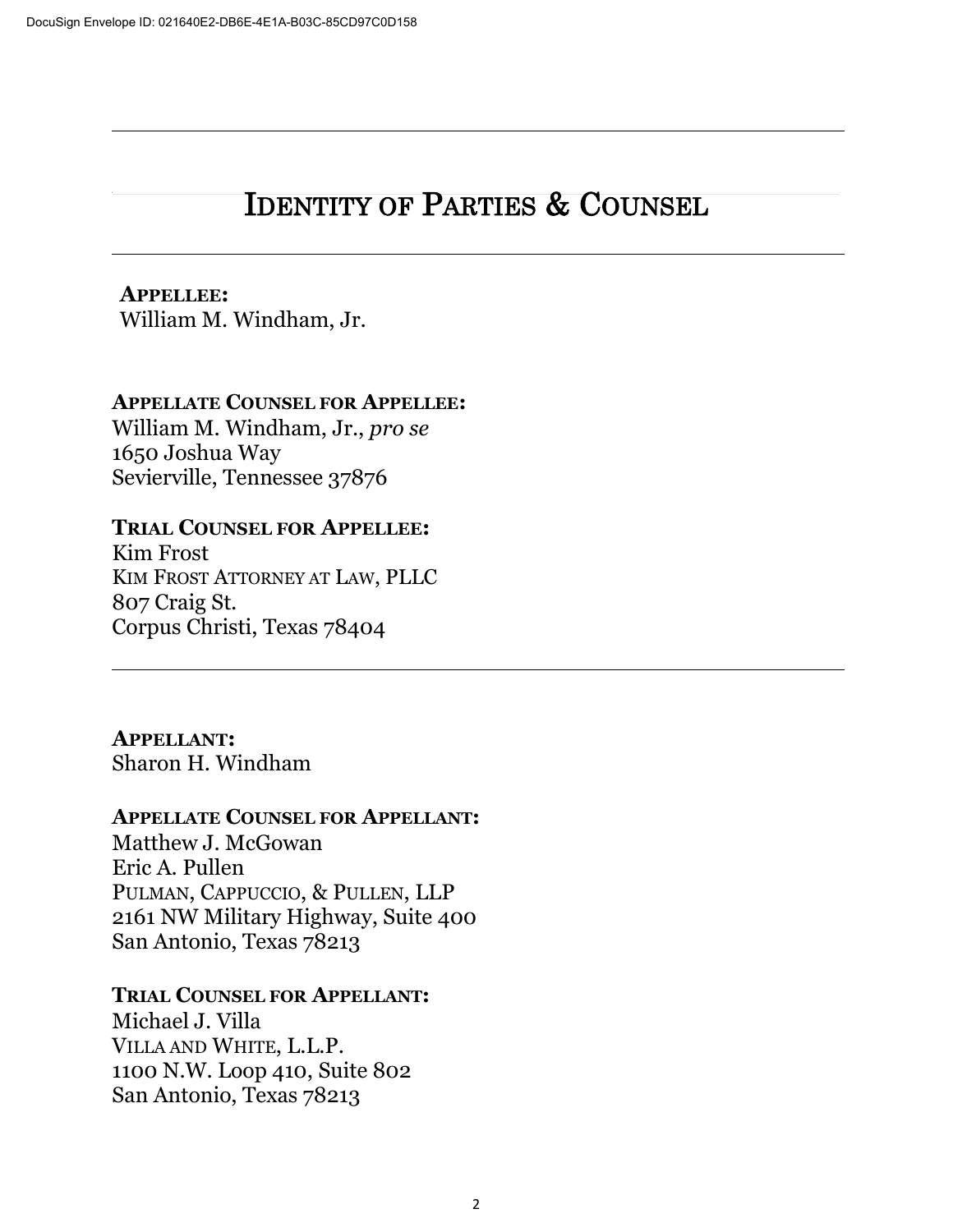# **TABLE OF CONTENTS**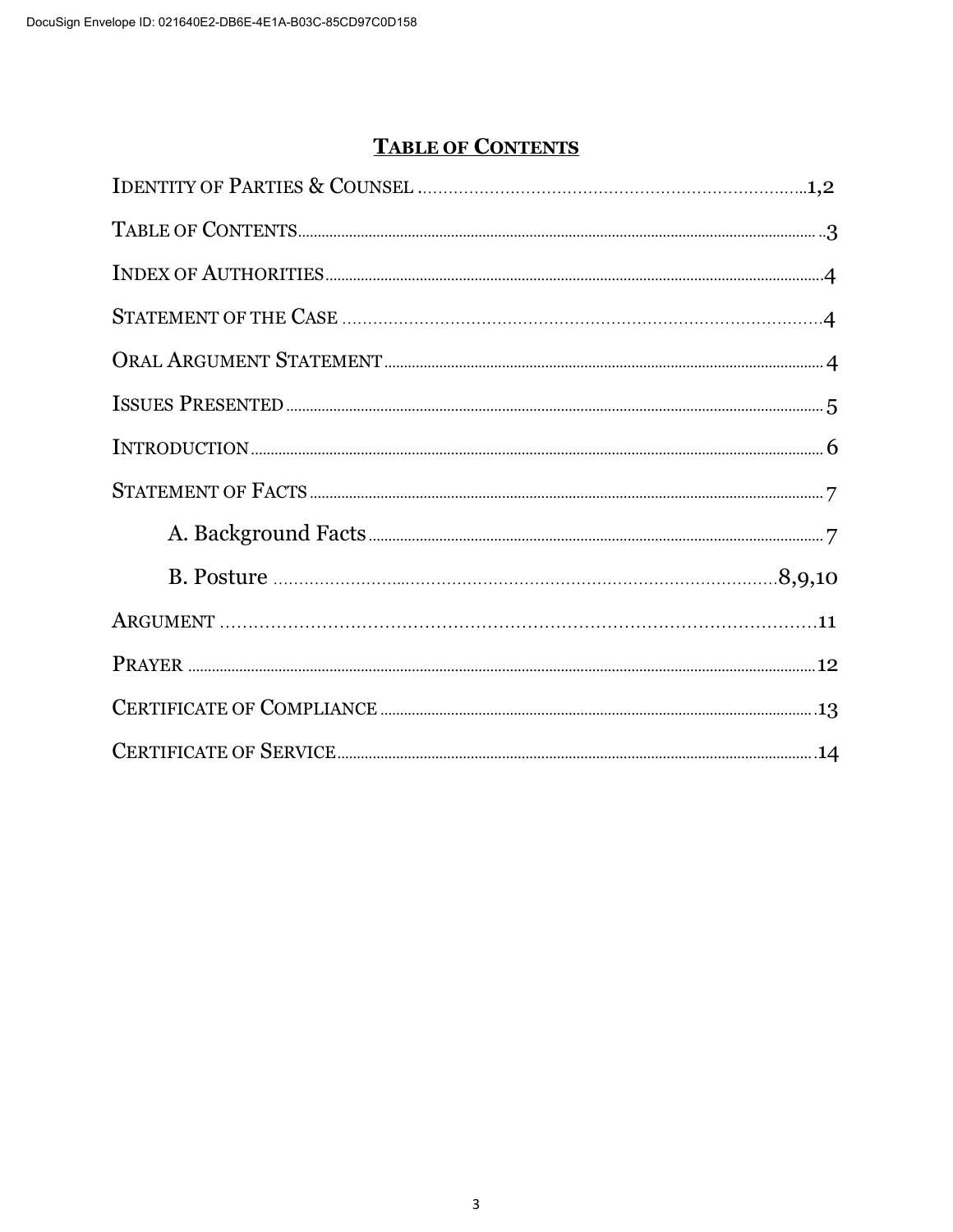## **INDEX OF AUTHORITIES**

| <b>Cases</b>    | Page |
|-----------------|------|
| Berry v. Berry, |      |
| Cox v. Carter,  |      |
| <b>Statutes</b> |      |
|                 |      |
|                 |      |
|                 |      |

# **Other Authorities**

None

# **Statement of the Case**

Appellee agrees with the Appellants statement

### **ORAL ARGUMENT STATEMENT**

 Due to the relatively straightforward nature of this case, the Appellee believes that there would be no benefit to the courts understanding by conducting oral arguments.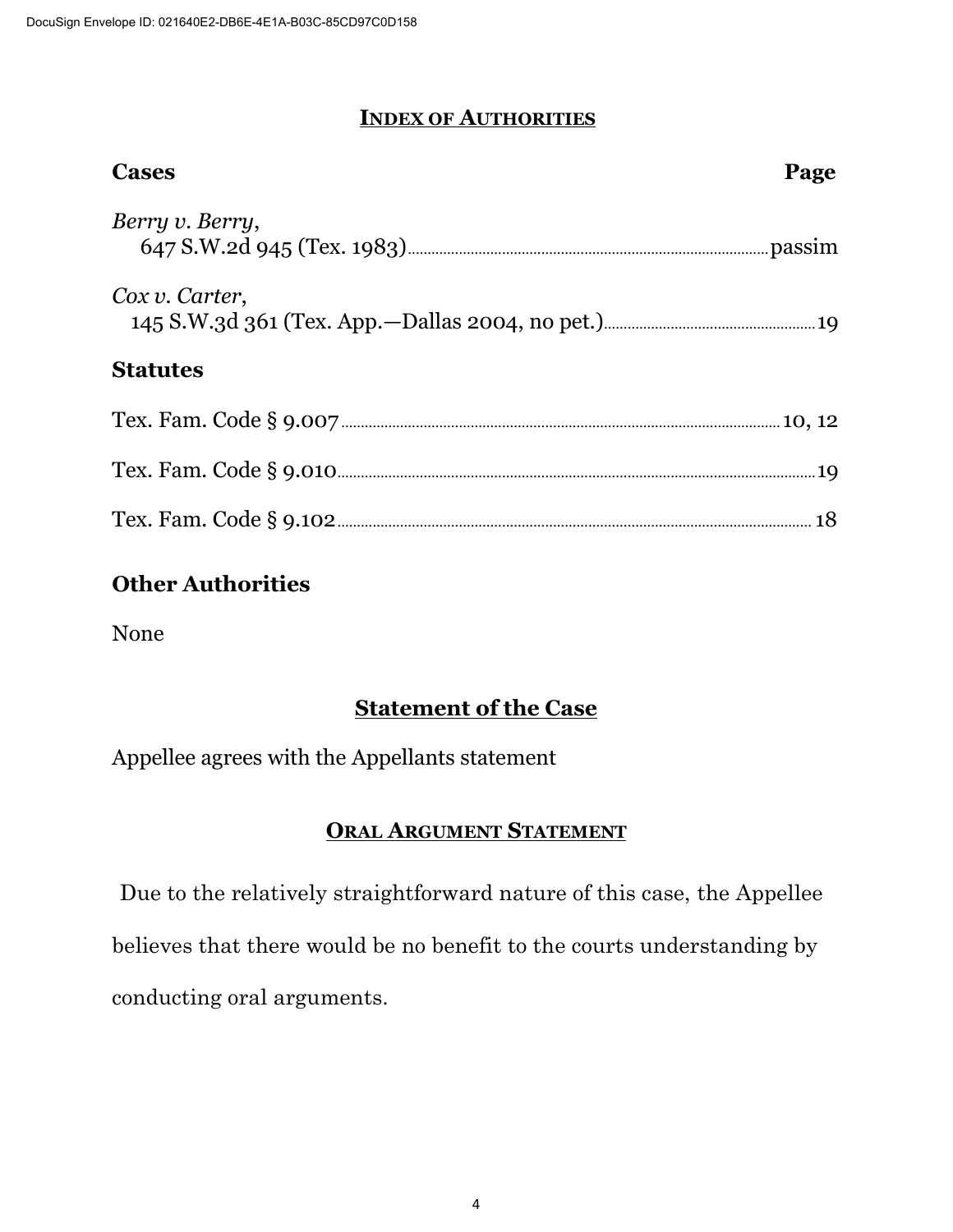#### **ISSUES PRESENTED**

- I. Texas law forbids trial courts from issuing post-divorce orders that amend, modify, or alter the terms of a final divorce decree. On 12 June 2001, nearly six months after the 343rd Judiciary District Court issued the initial final decree, it signed a Qualified Domestic Relations Order (QDRO) that awarded a Survivor's Annuity and extensively modified the unambiguous statement for payment of a retirement benefit to the Appellant along with ignoring the specific requirement for the retention of all future benefits by the Appellee.
- II. At this point and not later, as the Appellant counsel contends, the trial court erred as a matter of law by amending, altering, or modifying the express terms of the divorce decree.
- III. Did the Trial Court deny all subsequent requests for reconsideration by the Appellant due to the realization that requirements contained within the original divorce decree had already been satisfied and family assets properly divided?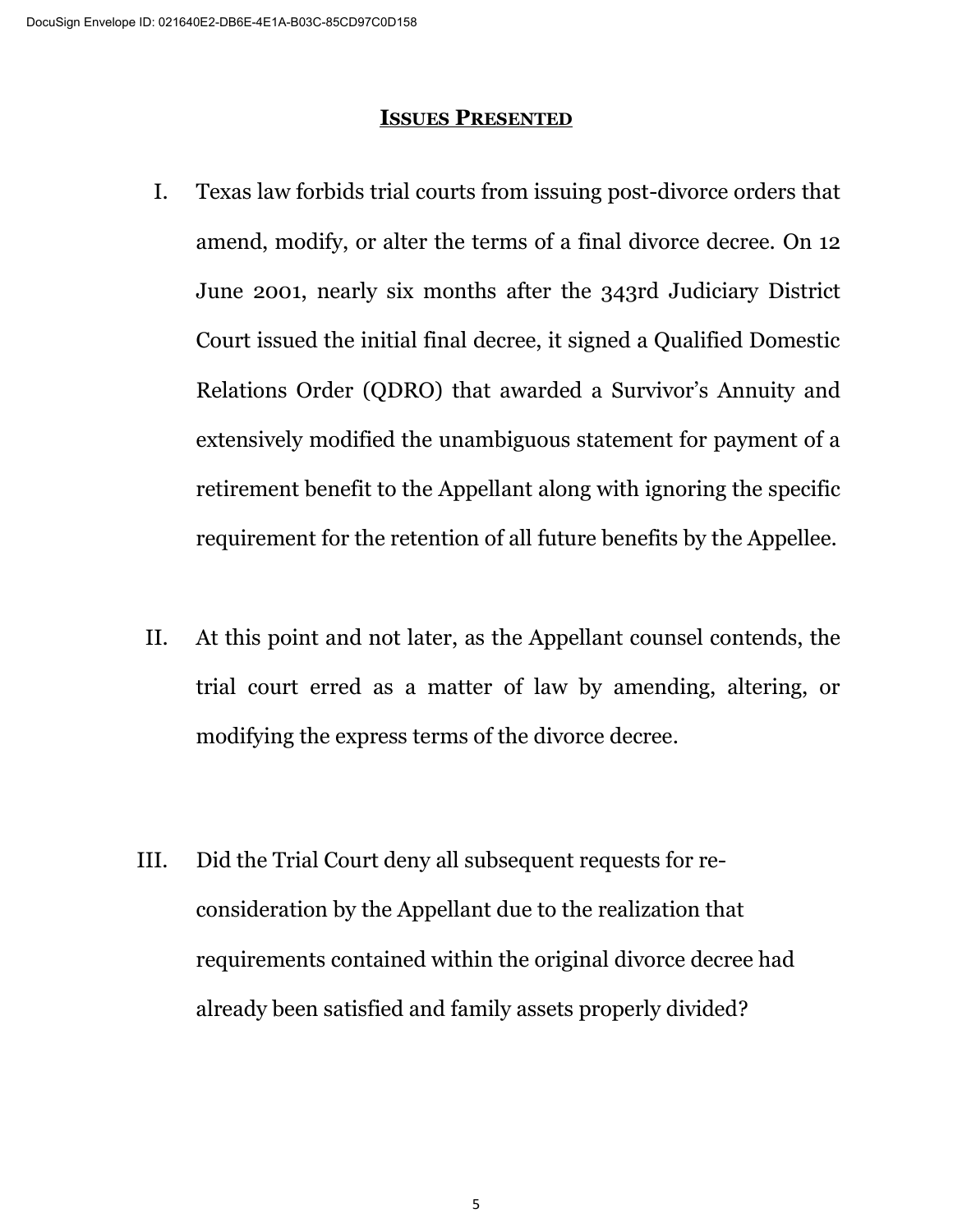#### **INTRODUCTION**

The Appellee submits that the Introduction contained in the Appellant's Brief contains inaccuracies. The trial court awarded Sharon only a portion of William's retirement accrued as of the date of the divorce decree ("Decree"). *Compare* CR.82–83 [T2] *with* CR.79–80 [T2]. This clearly precludes that the entirety of William's post retirement earnings from being subject to division after the December 12th, 2000 date of the Decree. It is correct to assert that the Trial Court was only petitioned with regard to the inclusion of a Survivor's Annuity during the January 2017 proceedings, however; the QDRO included a cost of living benefit CR.57 [T3] to the Appellant as well as an erroneous formula that awards 50% of the entire retirement that William was not entitled to as of the date of the decree, but compiled through acquiring additional pay increases and promotions earned during an additional 11 years of continuous employment post-divorce. The court was correct in stating Sharon had received all monies due as part of the division of family assets.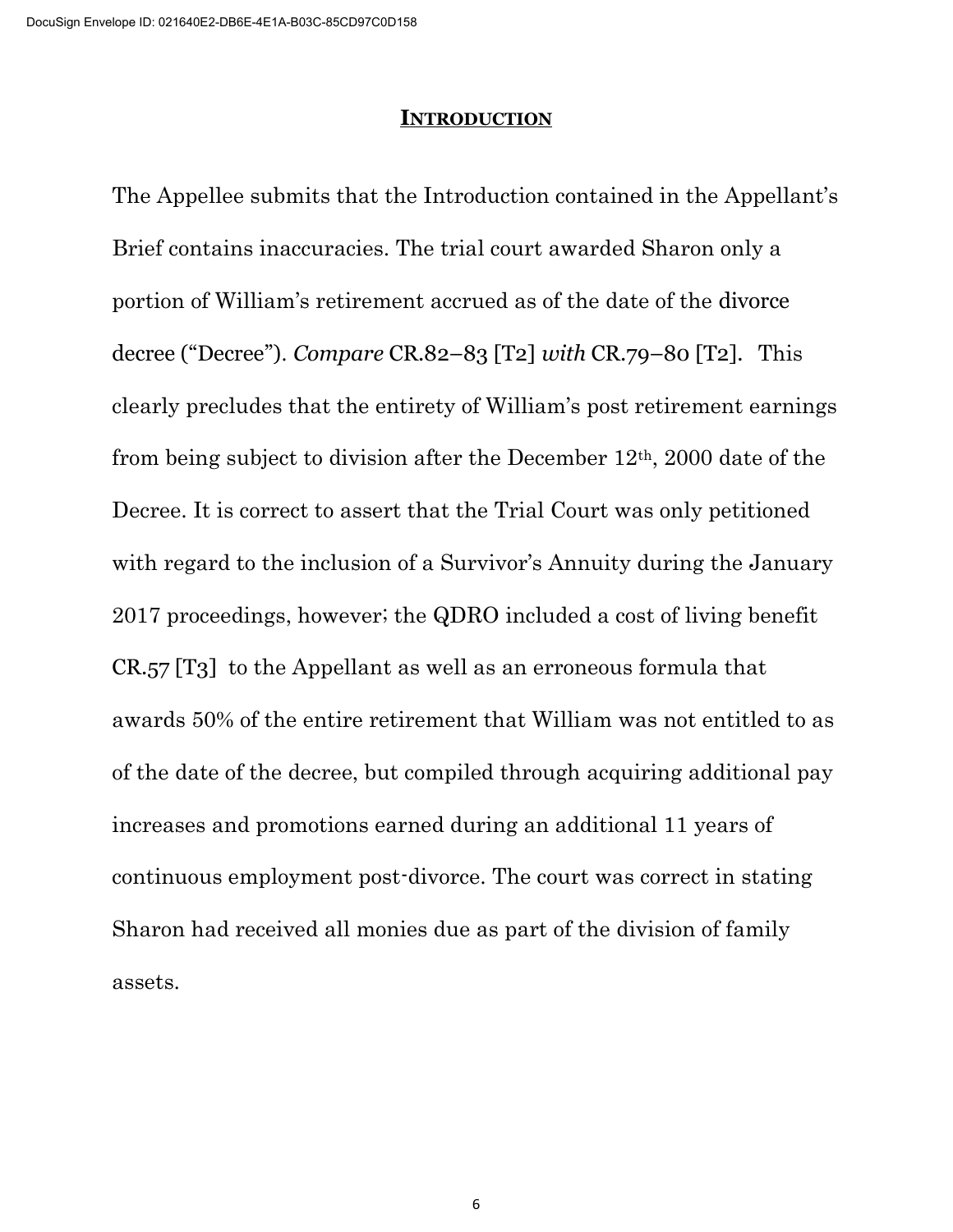### **STATEMENT OF FACTS**

# **A. Background Facts**

- Civil Service Retirement System ("System ") allows federal employees to contribute during their careers and, upon retirement, receive monthly payments for the remainder of their lives.
- As of the date of the decree William had not met all requirements to entitle him to a retirement; therefore, William would have only received a lump sum payment of his contributions in which Sharon was entitled to 50%.
- Since the Appellee retains all increase as specified under H-4 of the Decree and the subject retirement was part of the Decree negotiations, the referred "Berry" formula cannot apply. *Berry v. Berry*, 647 S.W.2d 945, 947 (Tex)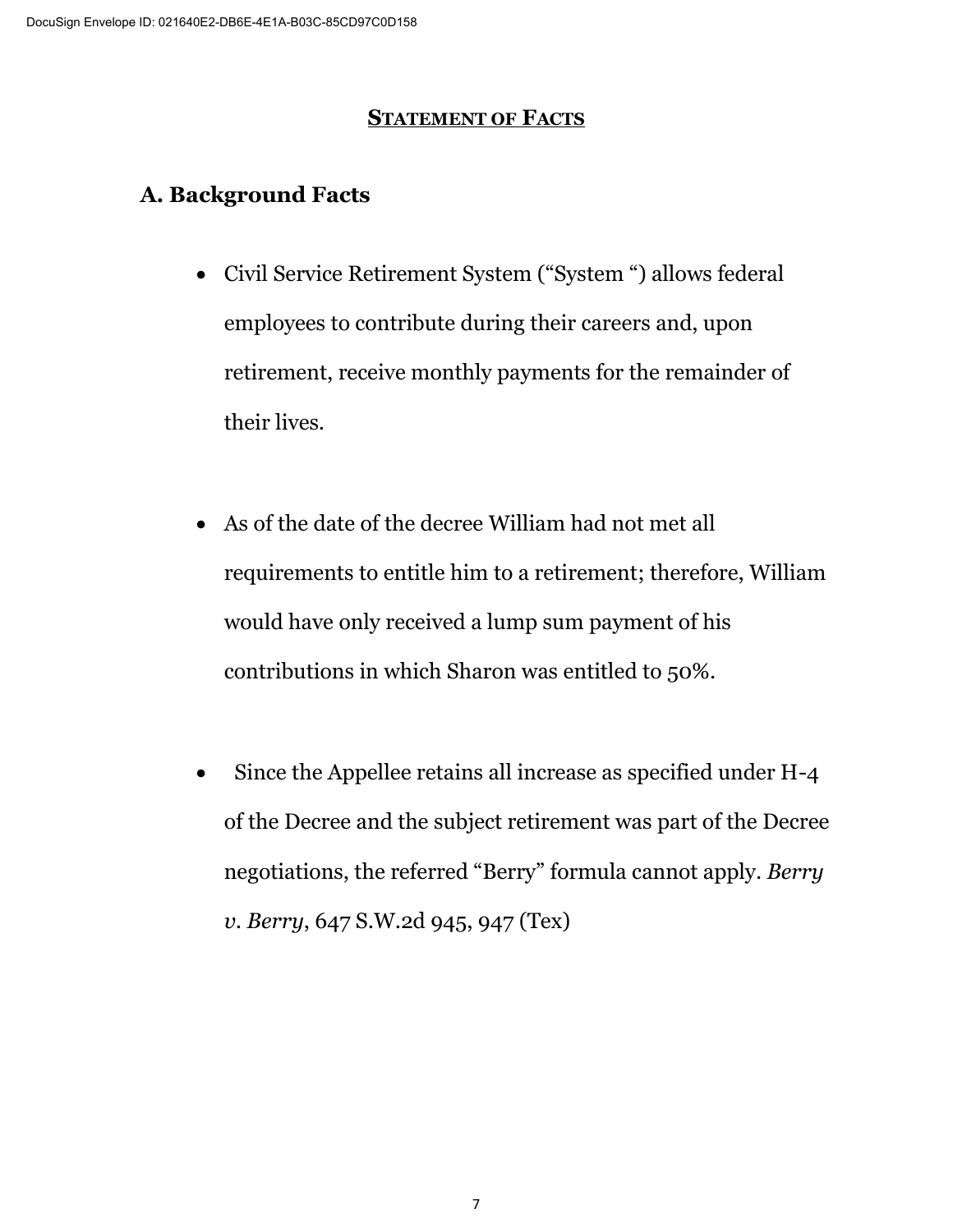#### **B. Posture**

 The Appellant's counsel provides an extensive argument that deals with the verbiage contained within the QDRO while ignoring the substance of the Divorce Decree. As stated by the Appellant's counsel, Texas law forbids trial courts from issuing post-divorce orders that amend, modify, or alter the terms of a final divorce decree; however, that is exactly what happened on 12 June 2001 when the Trial Court issued a QDRO that amended, altered and modified the plain language requirements of the negotiated and approved Divorce Decree. The order failed to properly divide the employee retirement benefits provided under the U.S. Civil Service Retirement System as required by the administrator for the retirement plan participant and as a result provided a disproportionate share of benefits to the Appellant in contrast to the intent of the parties and the Court, in excess of that awarded by the Divorce Decree. Both parties in this case were represented by licensed attorneys in the State of Texas and both parties agreed on the substance and verbiage of the Divorce Decree. The "Decree" was not contested by either party. *Cox v. Carter*, 145 S.W.3d 361 (Tex) App.—Dallas 2004) only provides part of the total answer. The appeals court agreed with the divorce decree verbiage that the entitlement may be calculated as of the date of the decree without benefit of credit for any pension benefits and accrued services rendered after a divorce, those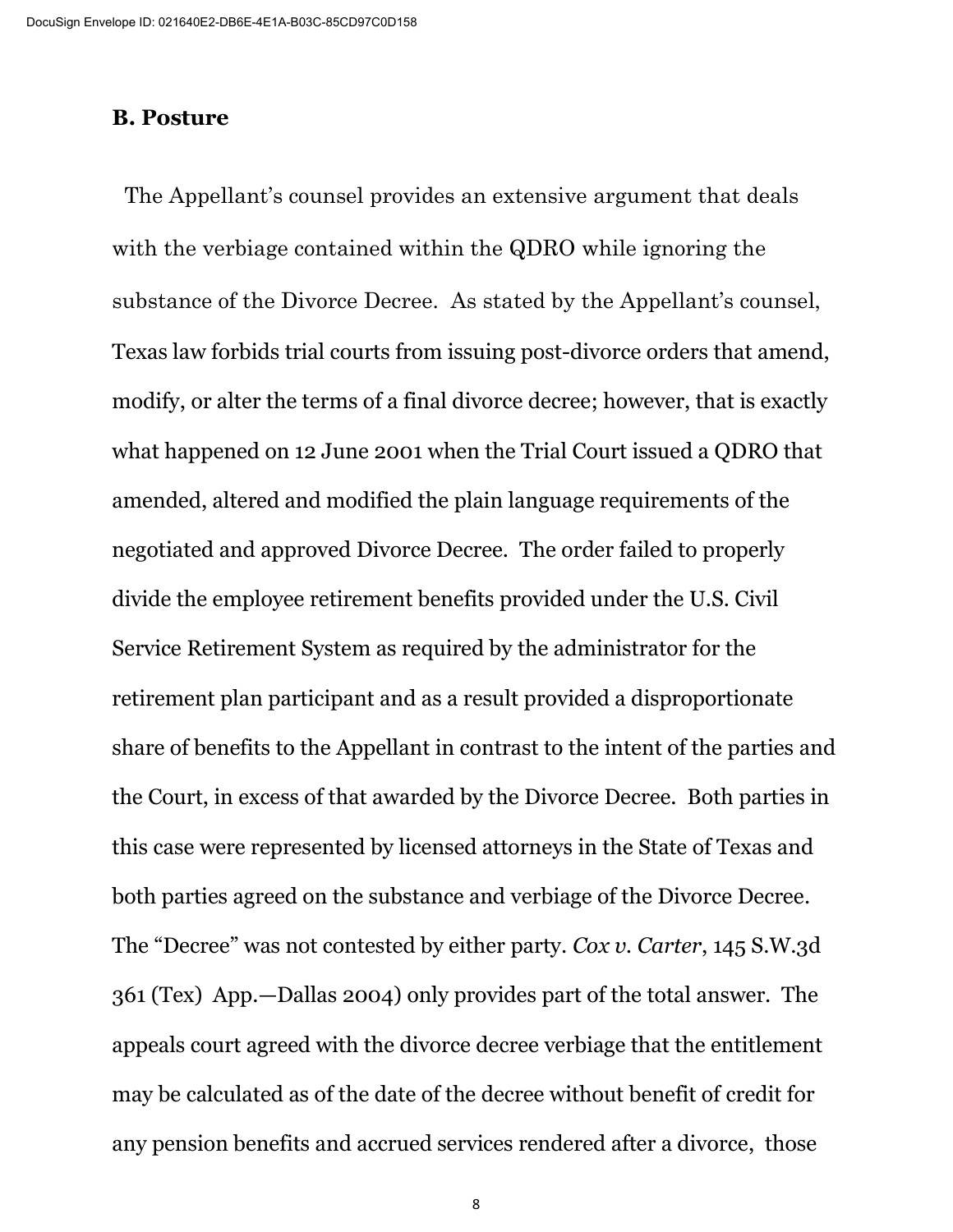accretions were not part of a communities estate subject to a just and right division. Since future benefits and accrued services are not part of a community's estate, then likewise only those earned entitlements at the time of the Divorce Decree can be considered. This dramatically changes the Appellant's ability to consider the 50% to mean that portion of the Appellee's entire retirement. The Civil Service Retirement System first considers high three year's salary and total years served which would clearly fall under the umbrella of all increases. In addition, computations for retirement contain percentages for each year worked and early years are factored at a much lower percentage than follow-on years. Currently, the U.S. Office of Personnel Management (OPM) does not have a formula to establish retirement benefits at less than twenty-five years employment; likewise the referred "Berry" formula contains total years served without consideration for accredited retirement percentages earned, high three salaries, age penalties or credited unused sick leave, all of which are clearly part of increases gained after the date of the Decree. Since "all increases" as specified under paragraph H-4 of the Divorce Decree are the property of the Appellee, then what is the value of the Civil Service Retirement ("as entitled") at the time of the Decree? Simply this, the value of the plan to both the Appellant and the Appellee was the amount paid into the plan as of the date of the decree without benefit of any interest. That amount was not definitized in the Divorce Decree due to the moving target created as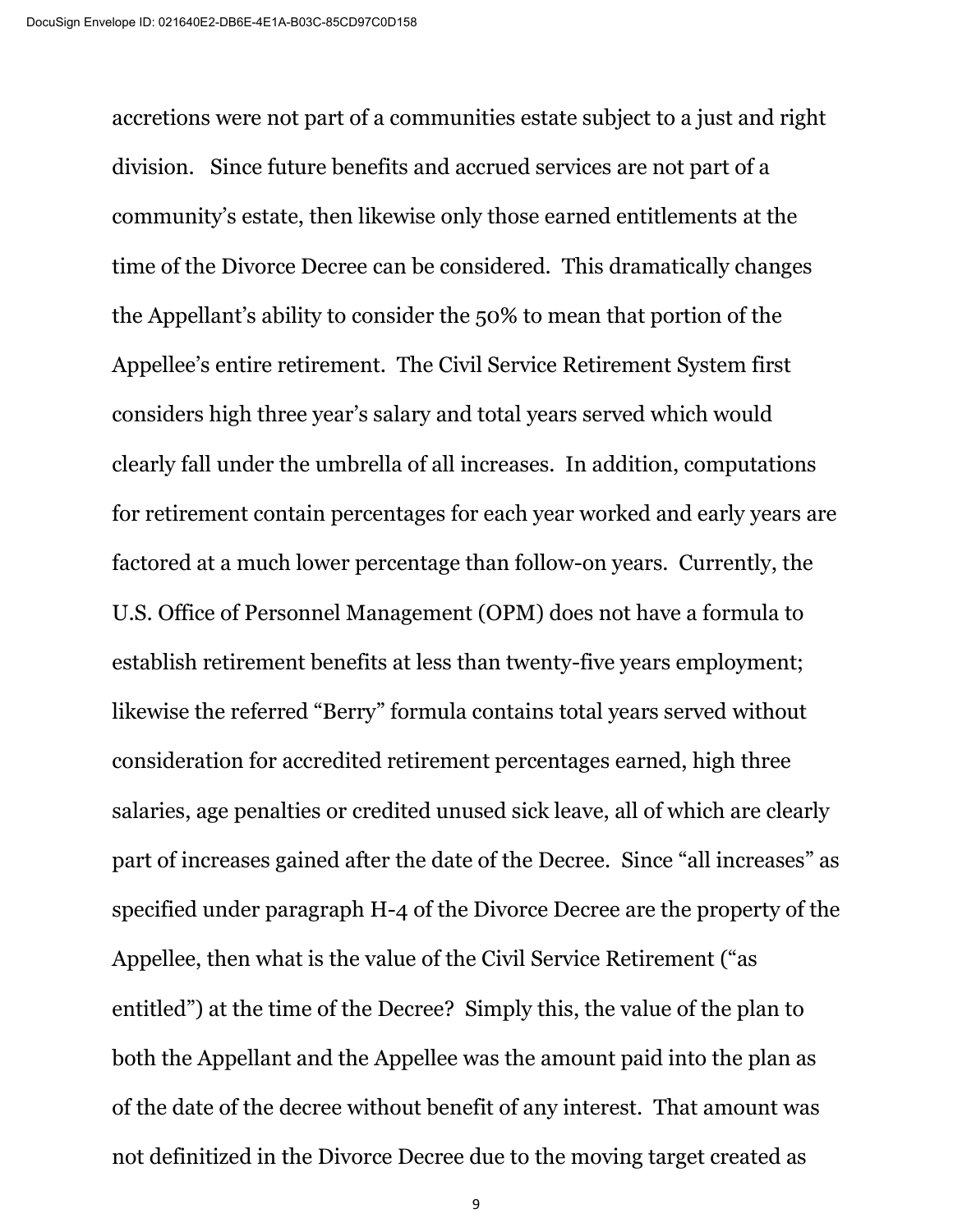additional contributions were made by the Appellee up to the 20 December 2000 date of the Final Decree; however, it should have been specified within the original QDRO. Based on these facts, it is reasonable to say that the entire QDRO of 12 June 2001 "amended, modified, altered, and changed the division of property made or approved in the decree of divorce or annulment". It is also reasonable and legal to say that the Trial Court used all discretion to remedy this situation, once recognized, by issuing the Final Order and stating that the Appellate "has received all retirement monies due to her under the Decree." CR. 83-83  $\{T1\}$ .

 Due to the gross differences between the Divorce Decree of 2000 and the QDRO of 2001, the Appellant was paid amounts as a monthly annuity that totaled far in excess of the entitlement. Title 5 USC limits disbursement of monies until you actually retire or resign. This requirement should never be considered a legal reason that an annuity based on the entire retirement was assigned. Obviously, "a portion" could be divided into a series of payments until the distribution of assets were satisfied, similar to a "not to exceed" payment. The QDRO did not serve its intended purpose and ignored the fact that "the Divorce Decree is King" as it was described in *Cox v. Carter*, 145 S.W.3d 361 (Tex)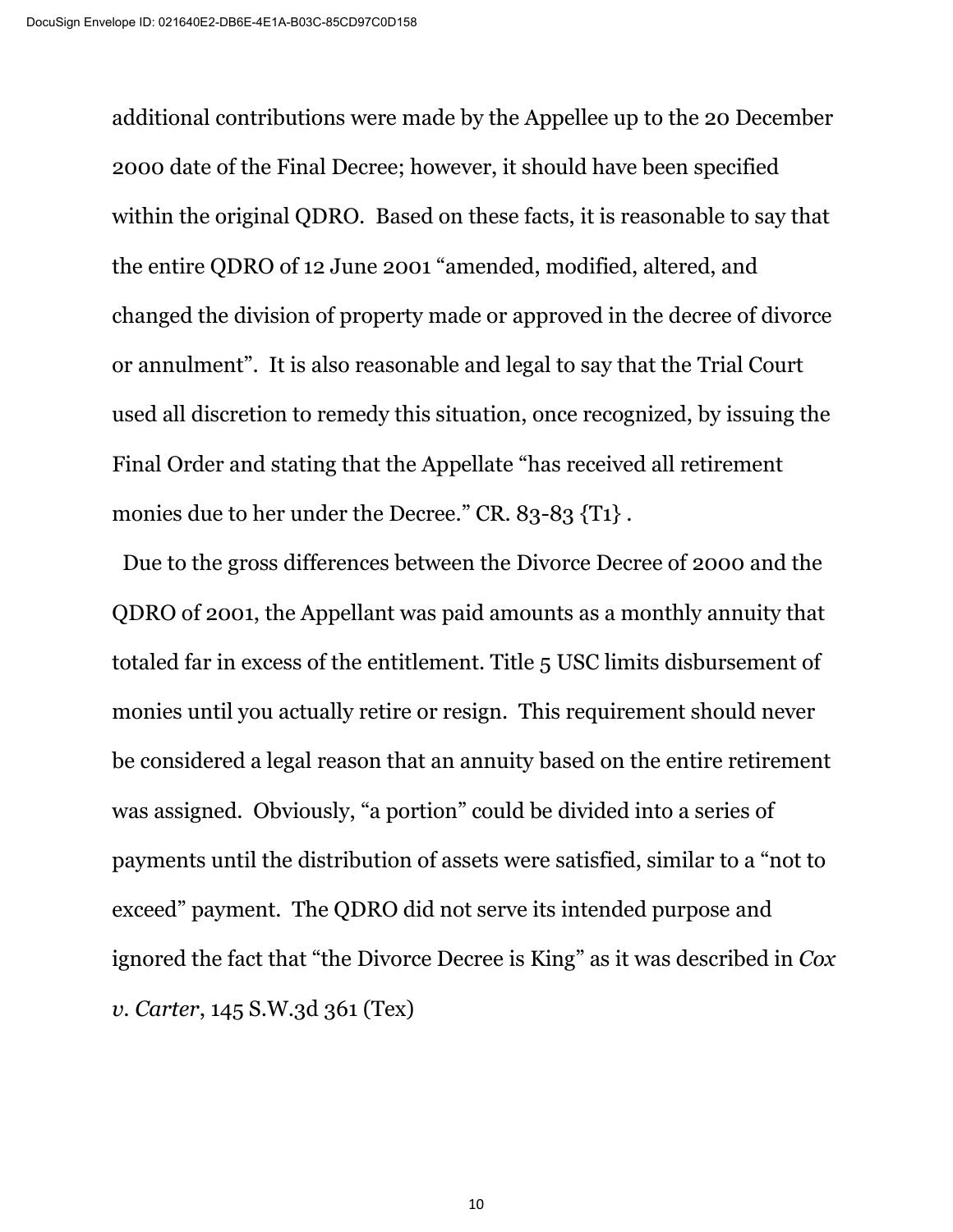#### **ARGUMENT**

 During the course of the Appellant's arguments, there is constant referral to the "rule of law"; however, in every case mentioned the rule of law is what is negotiated in the Divorce Decree. Since the original Divorce Decree issued by the Trial Court is unambiguous and contains the verbiage necessary to narrow the scope of the Appellant's entitlement, it is essentially the rule of law. What did not happen, in the original QDRO of 2001, is to consider the OPM guidance and US Codes applicable to this particular divorce scenario. Standard formulas published by OPM do not work since they use many attributes of the Appellees entire Civil Service time including those gained as entitlements after the date of the Decree. The original QDRO was not only incorrect in the award of a Survivor's annuity, but also incorrect in its fictional formula used to award a "portion" of the Appellees retirement benefit. Essentially, the QDRO was entirely incorrect. All subsequent attempts by the Appellant at getting a new QDRO issued were simply efforts at renegotiating an almost twenty-year old divorce. The Trial Court absolutely made the correct decision in issuing the Final Order and not considering the Appellants motion to issue a new QDRO as the Appellate had "received all monies due her under the Decree". CR 83-83 {T1}.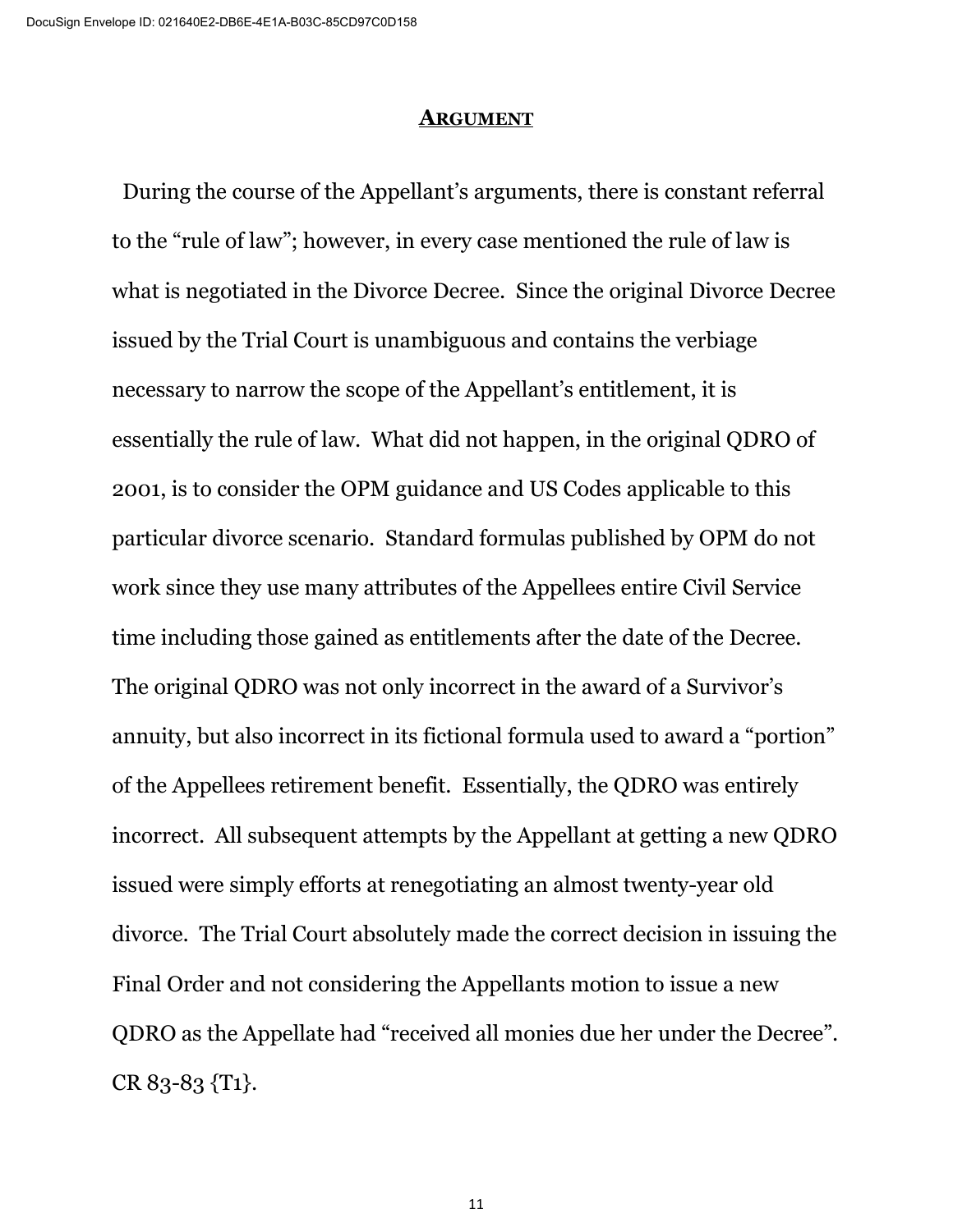## **PRAYER**

 I pray that this Court will stand with the Trial Court's Final Order and support a lawful Divorce Decree that was mutually negotiated almost twenty years ago.

Respectfully Submitted,

William M. Windham, Jr., *pro se* 1650 Joshua Way Sevierville, Tennessee 37876 251-721-3959 Pmships@hotmail.com

Cillanon Wenton) By:  $/s/$ 

William M<sup>2226</sup> Windham Jr.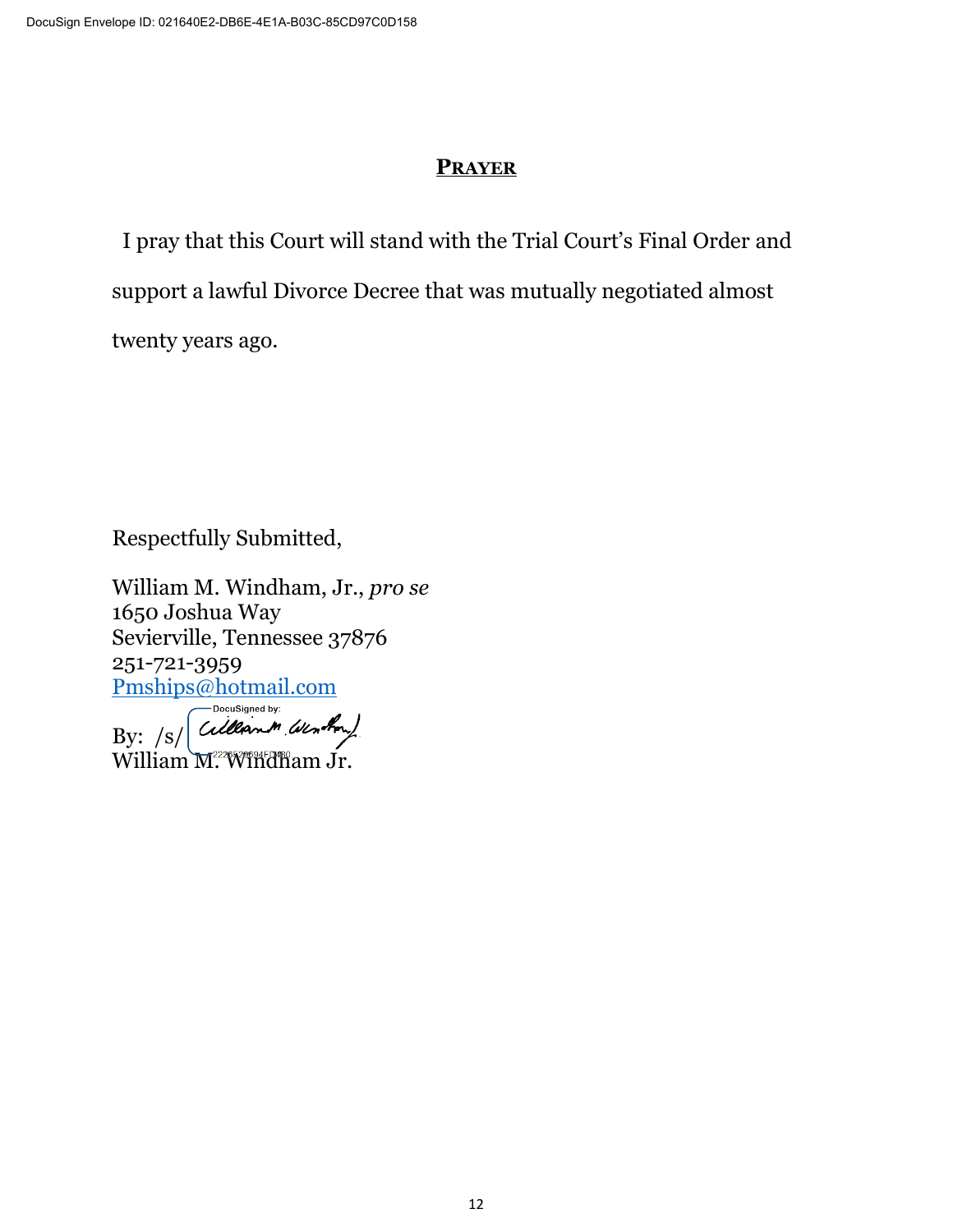#### **CERTIFICATE OF COMPLIANCE**

Pursuant to Texas Rule of Appellate Procedure 9.4(i)((3), I certify that, excluding those parts allowed to be excluded, the foregoing Brief of Appellee contains 12 pages and 1,888 words.

Respectfully Submitted, Cillant Window) /s/ William M. Windham Jr.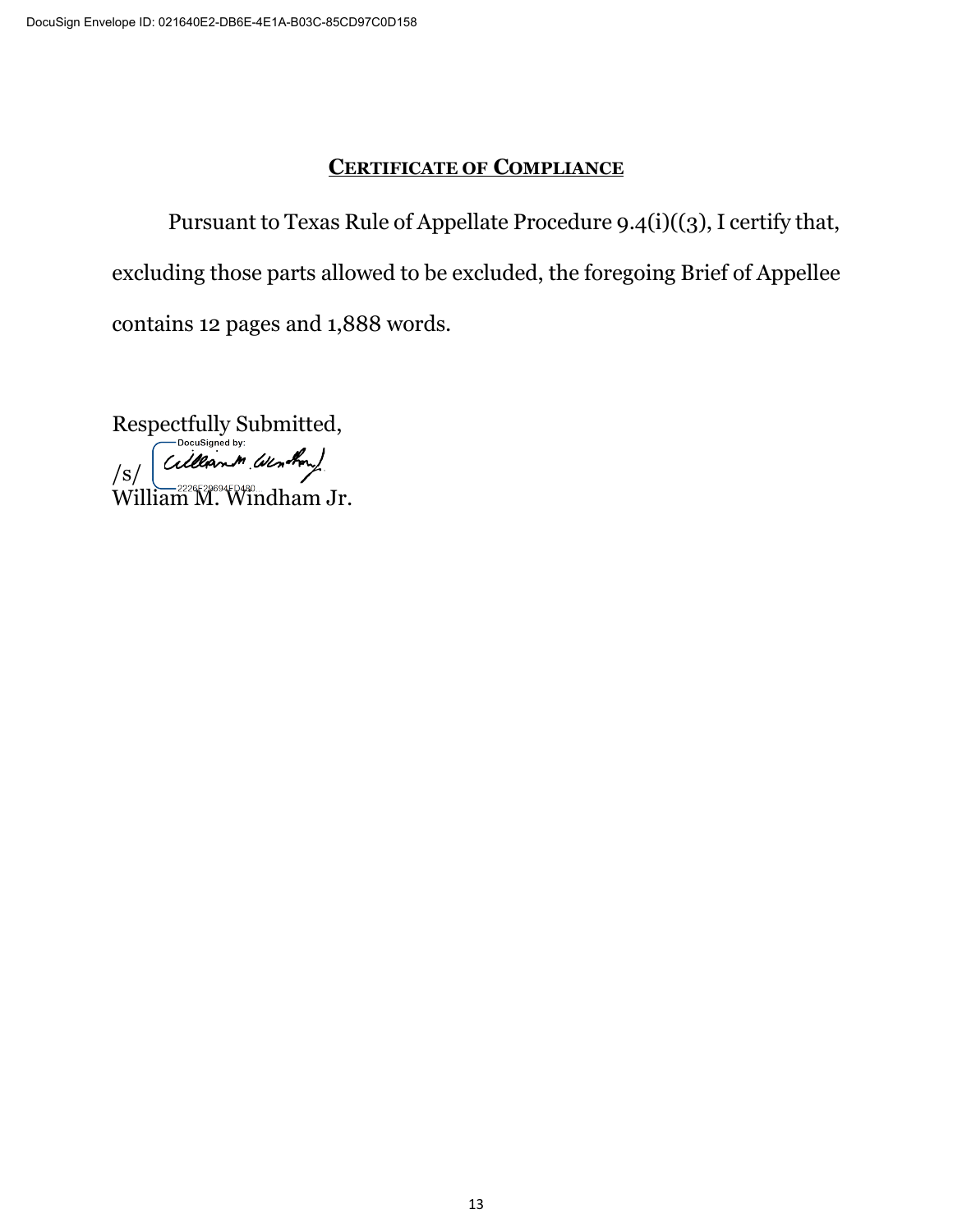### **CERTIFICATE OF SERVICE**

I certify that on July 31, 2020, the foregoing has been transmitted in

accordance with the requirements of the Texas Rules of Civil Procedure and

Texas Rules of Appellate Procedure, addressed as follows:

Submitted via email:

## **PULMAN, CAPPUCCIO & PULLEN, LLP VILLA AND WHITE, L.L.P.**

2161 NW Military Highway, Suite 400 1100 N.W. Loop 410, Suite 802 San Antonio, Texas 78213 San Antonio, Texas 78213 (210) 222-9494 Telephone (210) 225-4500 Telephone (210) 892-1610 Facsimile (210) 212-4649 Facsimile

Eric A. Pullen Michael J. Villa Texas State Bar No. 24007881 Texas State Bar No. 00788819 [epullen@pulmanlaw.com](mailto:epullen@pulmanlaw.com) [mikevilla@villawhite.com](mailto:mikevilla@villawhite.com) Matthew J. McGowan Texas State Bar No. 24098077 *Attorney for Appellant* [mmcgowan@pulmanlaw.com](mailto:mmcgowan@pulmanlaw.com)

# *Attorneys for Appellant*

Submitted By, William M. Windham, Jr., *pro se* 1650 Joshua Way Sevierville, Tennessee 37876 251-721-3959 [Pmships@hotmail.com](mailto:Pmships@hotmail.com) 

Cillant Window  $\sqrt{s/2}$ 2226F29694FD480